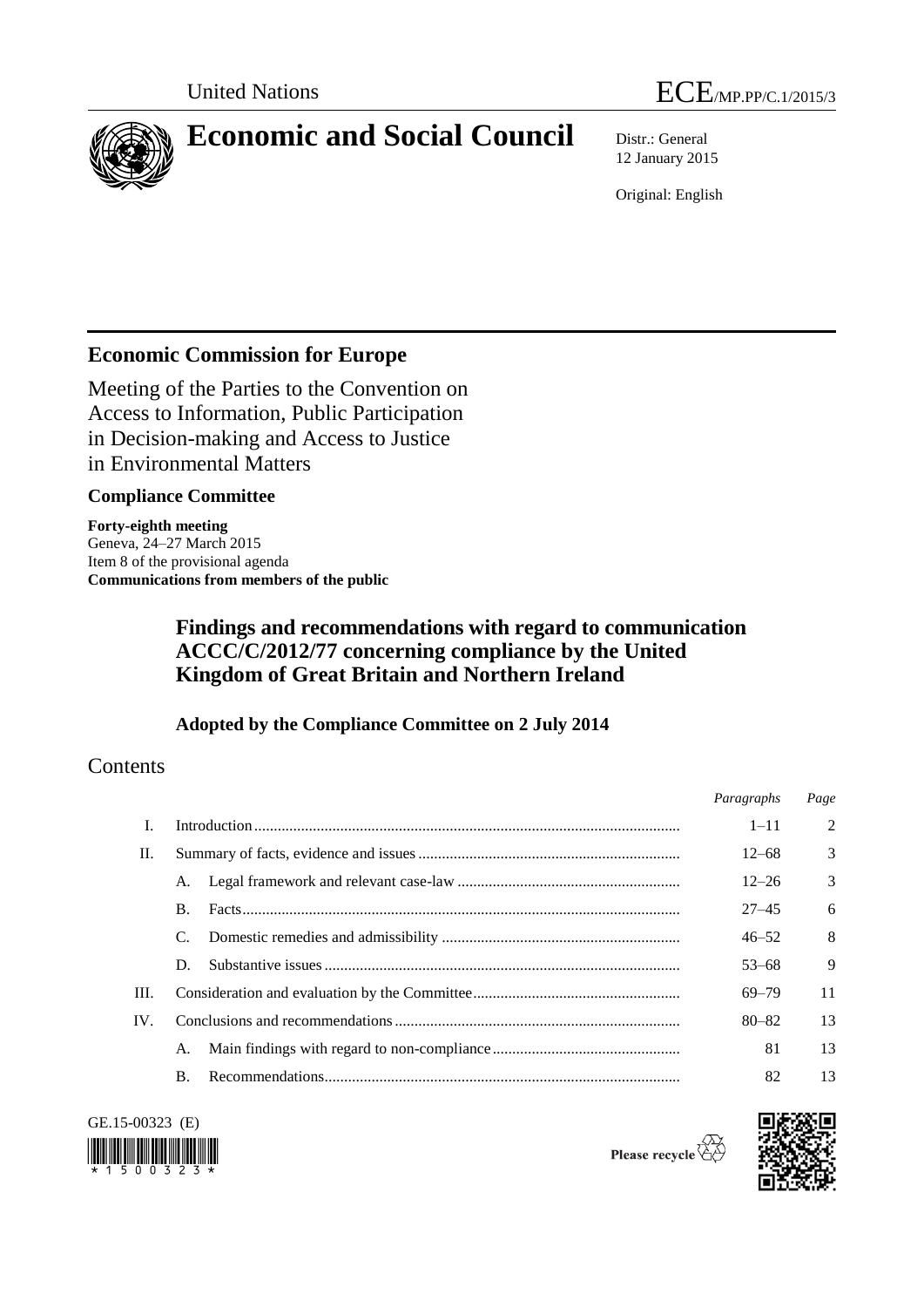### **I. Introduction**

1. On 21 August 2012, the non-governmental organization (NGO) Greenpeace Limited (the communicant) submitted a communication to the Compliance Committee under the Convention on Access to Information, Public Participation in Decision-making and Access to Justice in Environmental Matters (Aarhus Convention) alleging the failure of the United Kingdom of Great Britain and Northern Ireland to comply with the Convention's provisions on access to justice. $<sup>1</sup>$ </sup>

2. Specifically, the communicant submits its experience as an environmental NGO that sought judicial review of the designation by the Secretary of State for Energy and Climate Change of the National Policy Statement for Nuclear Power Generation in the United Kingdom (Nuclear National Policy Statement).<sup>2</sup> Its application for judicial review was refused and it was ordered to pay the Party concerned (the defendant) the amount of £11,813, which was later reduced to £8,000 after the communicant argued that the amount was excessive given that the case fell within the scope of the Aarhus Convention. Notwithstanding this reduction, the communicant alleges that the Party concerned fails to comply with article 9, paragraphs 4 and 5, of the Convention, because of the high costs ordered in the case of refusal of applications for judicial review in environmental cases.

3. At its thirty-eighth meeting (Geneva, 25–28 September 2012), the Committee determined on a preliminary basis that the communication was admissible.

4. Pursuant to paragraph 22 of the annex to decision I/7 of the Meeting of the Parties to the Convention, the communication was forwarded to the Party concerned on 30 October 2012.

5. The Party concerned responded to the allegations on 31 May 2013.

6. At its fortieth meeting (Geneva, 25–28 March 2013), the Committee agreed to discuss the content of the communication at its forty-first meeting (Geneva, 25–28 June 2013).

7. The Committee discussed the communication at its forty-first meeting, with the participation of representatives of the communicant and the Party concerned. At the same meeting, the Committee confirmed the admissibility of the communication. During the discussion, the Committee put a number of questions to both the communicant and the Party concerned and invited them to respond in writing after the meeting.

8. The Party concerned and the communicant each submitted their response on 19 August 2013.

9. The Committee prepared draft findings at its forty-fourth meeting (Geneva, 25–28 March 2014). In accordance with paragraph 34 of the annex to decision I/7, the draft findings were then forwarded for comments to the Party concerned and the communicant on 26 May 2014. Both were invited to provide comments by 26 June 2014.

10. Both the Party concerned and the communicant provided comments on 26 June 2014.

<sup>&</sup>lt;sup>1</sup> The communication and related documentation from the communicant, the Party concerned and the secretariat, is available from

[http://www.unece.org/env/pp/compliance/compliancecommittee/77tableuk.html.](http://www.unece.org/env/pp/compliance/compliancecommittee/77tableuk.html) 

<sup>2</sup> United Kingdom, Department of Energy and Climate Change*, National Policy Statement for Nuclear Power Generation (EN-6)*, vols. I and II (London, The Stationery Office, 2011). Available from https://www.gov.uk/consents-and-planning-applications-for-national-energy-infrastructure-projects.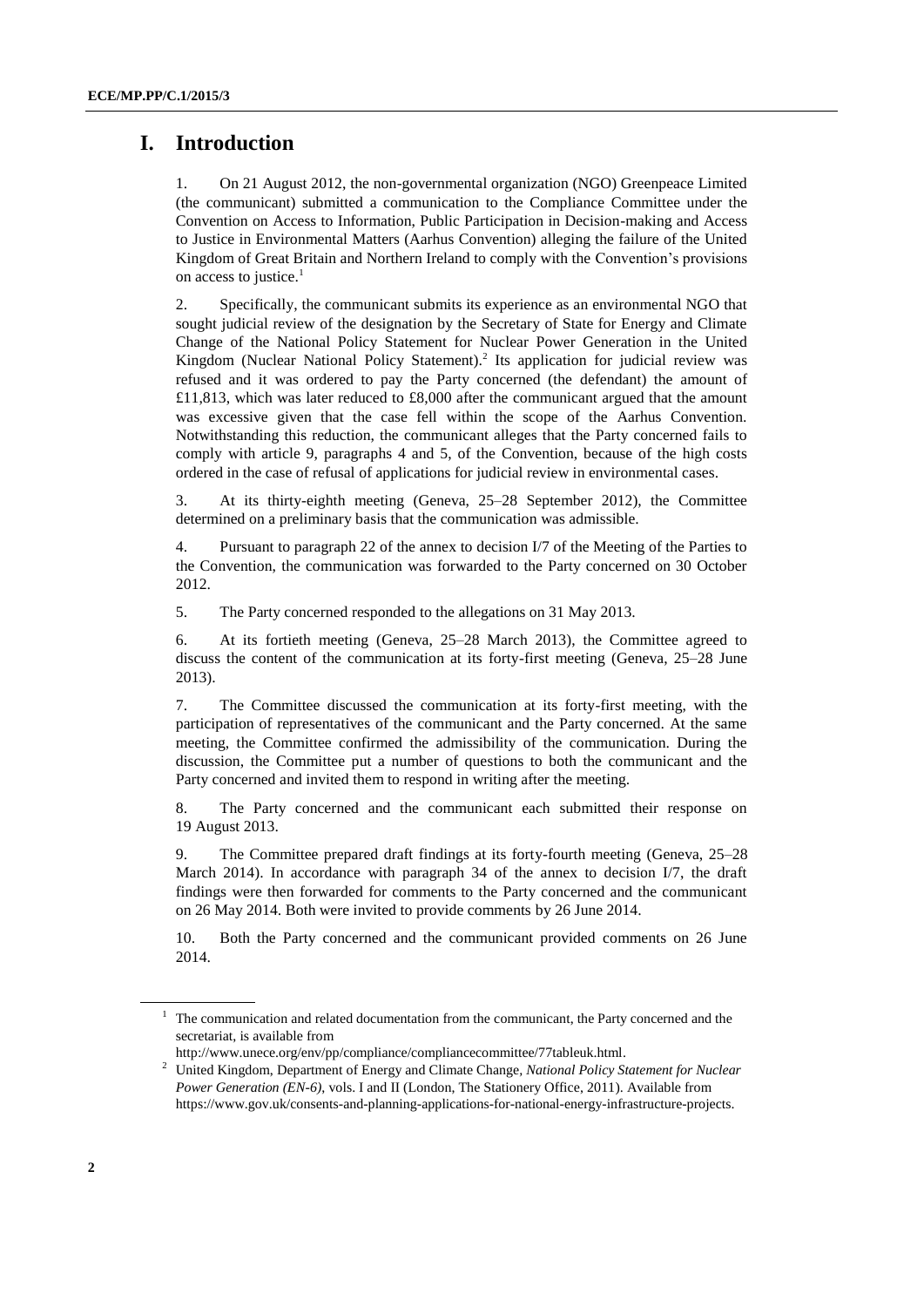11. At its forty-fifth meeting (Maastricht, the Netherlands, 29 June–2 July 2014), the Committee proceeded to finalize its findings in closed session, taking account of the comments received. The Committee then adopted its findings and agreed that they should be published as a formal pre-session document to its forty-eighth meeting. It requested the secretariat to send the findings to the Party concerned and the communicant.

## **II.** Summary of facts, evidence and issues<sup>3</sup>

#### **A. Legal framework and relevant case-law**

#### **National policy statements**

12. The United Kingdom Planning Act 2008 regulates, inter alia, matters relating to the authorization of projects for the development of nationally significant infrastructure. In sections 5–13, the Planning Act provides for national policy statements, which are issued by the Secretary of State and set out national policy in relation to one or more specified descriptions of development.

13. The national policy statement regime was introduced to avoid delay when development consent is subsequently sought for nationally significant infrastructure projects, because "in principle" issues such as the need for nuclear power would then already be settled by the national policy statement. This then enables consideration of individual applications for development consent to concentrate on local issues.

14. The Planning Act provides that challenges to national policy statements can only be brought by way of judicial review. Any challenge must be brought within six weeks following either the date of designation of the national policy statement or the publication of the national policy statement, whichever is the later.

15. The Planning Act also provides for the review of a national policy statement which has been designated if the following conditions all apply:

(a) There is a significant change in any of the circumstances upon which any of the policy set out in the statement was decided;

(b) The change was not anticipated at that time;

(c) If the change had been anticipated, any of the policy would have been materially different.

#### **Pre-action protocol for judicial review**

16. The Civil Procedure Rules 1998 introduce "pre-action protocols" in different areas. The purpose of these protocols is to promote cooperation between the parties in various types of disputes and to encourage parties to attempt to negotiate a settlement, by providing information to each other, prior to making a legal claim.

17. One pre-action protocol addresses judicial review. Before submitting an application for judicial review, a claimant should comply with the procedure laid out in the protocol, namely, the claimant should send a letter to the defendant before taking action, identifying the decision/act/omission challenged and setting out a summary of the facts and the reasons for challenging them. The defendant has to respond to the claim within 14 days, also

<sup>&</sup>lt;sup>3</sup> This section summarizes only the main facts, evidence and issues considered to be relevant to the question of compliance, as presented to and considered by the Committee.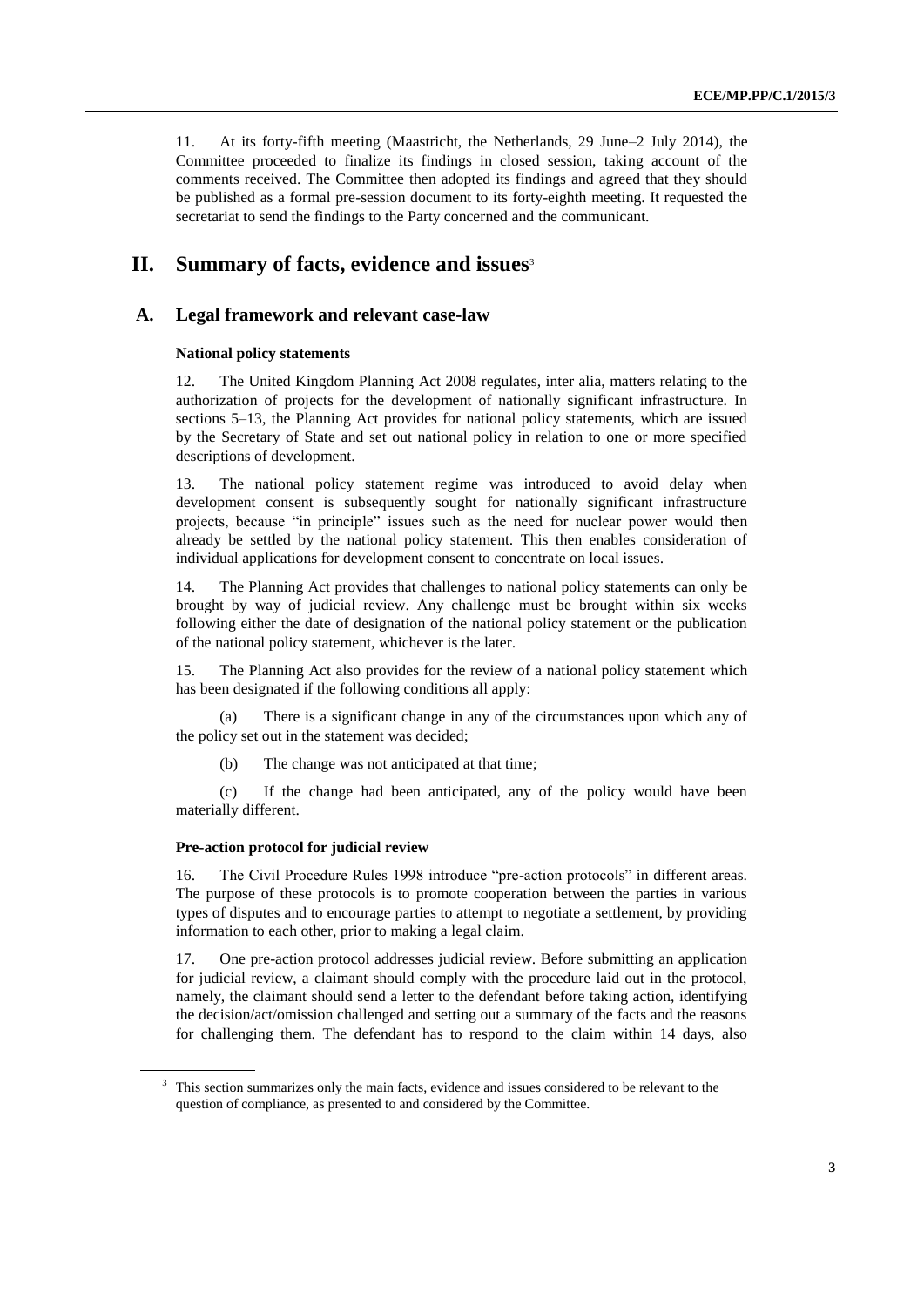indicating which parts of the claim, if any, it concedes. The pre-action protocol should normally be complied with, but is not a mandatory part of bringing a claim for judicial review, though if a party does not follow the protocol, it may be penalized in costs.

#### **Permission for judicial review in England and Wales and costs**

18. The Party concerned explains, in its response to the communication dated 31 May 2013, that in England and Wales, permission to apply for judicial review must be granted by a High Court Judge. The "White Book", the guide to civil procedure in England and Wales, summarizes the test for granting permissions as follows:

The purpose of the requirement for permission is to eliminate at an early stage claims which are hopeless, frivolous or vexatious and to ensure that a claim only proceeds to a substantive hearing if the court is satisfied that there is a case fit for further consideration. The requirement that permission is required is designed to "prevent the time of the court being wasted by busybodies with misguided or trivial complaints of administrative error, and to remove the uncertainty in which public officers and authorities might be left as to whether they could safely proceed with administrative action while proceedings for judicial review of it were actually pending although misconceived" (*R. v Inland Revenue Commissioners Ex p. National Federation of Self-employed and Small Businesses Ltd* [1982] A.C. 617 at p. 642 per Lord Diplock). Permission will be granted only where the court is satisfied that the papers disclose that there is an arguable case that a ground for seeking judicial review exists which merits full investigation at a full oral hearing with all the parties and all the relevant evidence (*R. v Legal Aid Board Ex p. Hughes* (1992) 5 Admin. L. Rep. 623; *R. v Secretary of State for the Home Department Ex p. Rukshanda Begum and Angur Begum* [1990] C.O.D. 107 and *Sharma v Brown-Antoine* [2007] 1 W.L.R. 780 at para.14(4)) ....

19. In case of refusal of the application, under Civil Procedure Rule 54.12, paragraph 3, the claimant can renew its application for permission, which will then be considered at an oral hearing rather than through written submissions.

#### **Costs**

20. With respect to costs in unsuccessful applications for permission to judicial review, the defendant should normally be able to recover the costs of filing an Acknowledgement of Service from the unsuccessful claimant (*R. (Leach) v. Commissioner for Local Administration*). 4

21. The court, however, should not order an unsuccessful claimant to pay the costs of a defendant attending an oral hearing and successfully resisting an application for permission except in exceptional circumstances. Such circumstances may be indicated by the presence of one or more of the following factors: (a) the hopelessness of the claim; (b) the persistence by the claimant in the claim after having been alerted to facts or the law demonstrating its hopelessness; (c) the extent to which the court considers that the claimant has sought to abuse the process of judicial review for collateral purposes; (d) whether, as a result of full argument and the deployment of documentary evidence, the claimant has, in effect, had the advantage of an early substantive hearing of the claim (*R. (Mount  Cook Land Ltd) v. Westminster City Council*) (*Mount Cook* case)). 5

<sup>4</sup> [2001] EWHC (Admin) 455.

 $5$  [2004] 2 P. & C.R. 405.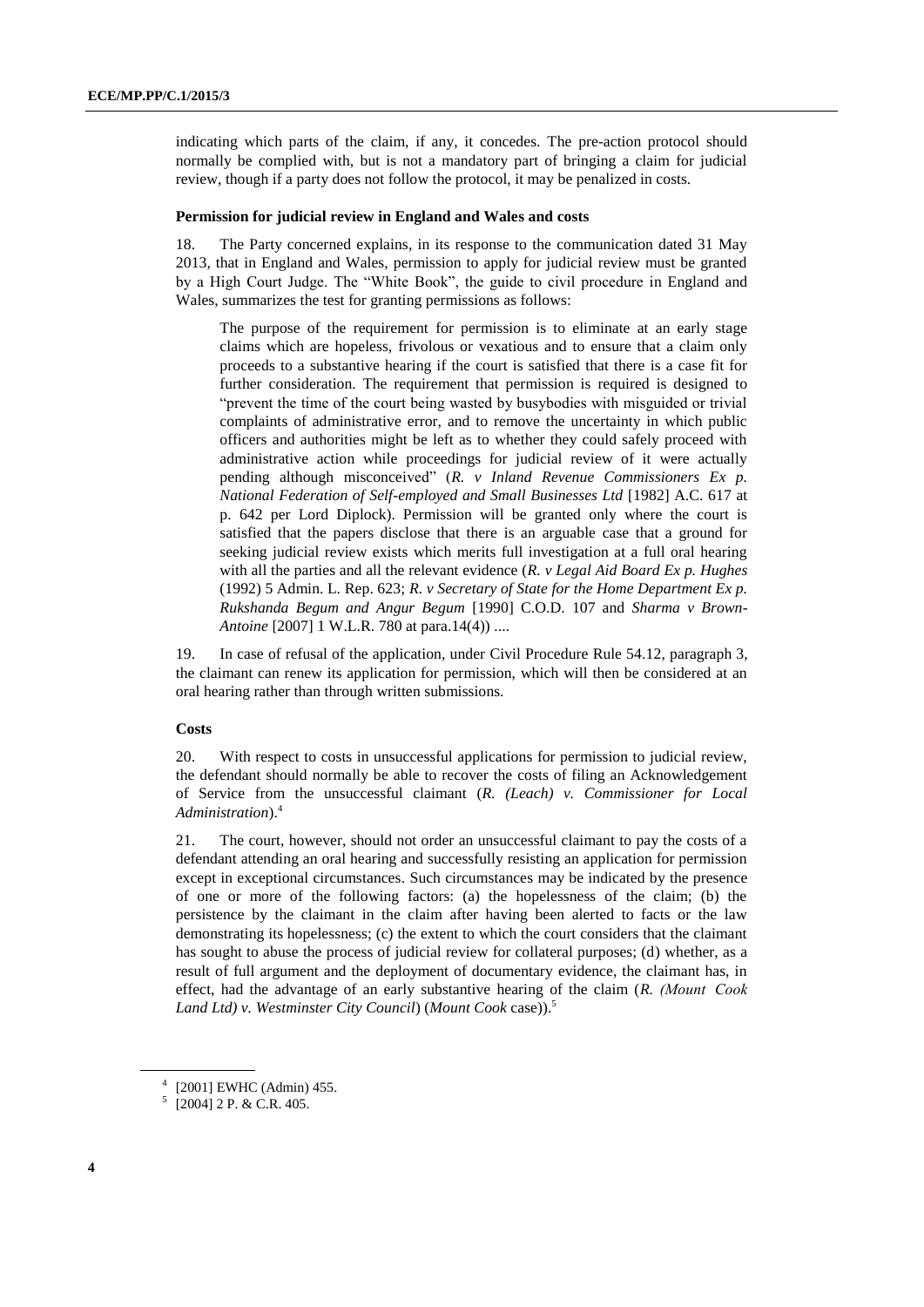22. What is reasonable in terms of the level of costs incurred in filing an Acknowledgment of Service and Summary Defence was examined by the Court of Appeal in *R. (Ewing) v. Office of the Deputy Prime Minister*:

The considerations which may apply in responding to the application for permission will vary enormously from case to case. For example, where the subject-matter is in essence a commercial dispute between rival developers, different considerations may apply. In the ordinary case, however, the court must be particularly careful to ensure that the costs falling on the judicial review claimant are not disproportionately inflated by the involvement of the other parties at the permission stage.<sup>6</sup>

23. The Court of Appeal in *Ewing* noted:

Finally, I would repeat the request made by this court in *Mount Cook* that an opportunity should be found as soon as possible to introduce a specific rule or practice direction governing the procedure for applications for costs at the permission stage, and the principles to be applied. It would be helpful if at the same time there could be clarification of what is required by way of "summary of grounds", and if thought might also be given to whether it is necessary to impose the same requirement on all parties for a summary of grounds at the acknowledgement stage. It may be thought sufficient to impose such a requirement on the Defendant, leaving other parties free to submit comments if they wish to so.<sup>7</sup>

24. The claimant can appeal the cost order awarded before the Court of Appeal.

25. In *Morgan v. Hinton Organics (Wessex Ltd),<sup>8</sup>* cited with approval in *R. (on the*  application of Garner) v. Elmbridge Borough Council,<sup>9</sup> the Court of Appeal held:<sup>10</sup>

This court has not encouraged the development of separate principles for "environmental" cases (whether defined by reference to the Convention or otherwise). In particular the principles governing the grant of Protective Costs Orders apply alike to environmental and other public interest cases. The Corner House statement of those principles must now be regarded as settled as far as this court is concerned, but to be applied "flexibly". Further development or refinement is a matter for legislation or the Rules Committee.

#### **New rules on costs introduced in the Civil Procedure Rules**

26. In the light of decision IV/9i of the Meeting of the Parties (see ECE/MP.PP/2011/2/Add.1), the Party concerned introduced changes to its Civil Procedure Rules with respect to the award of costs in claims within the scope of the Aarhus Convention. Rules 45.41–45.44 of the Civil Procedure Rules (England and Wales) provide for costs protection in "Aarhus Convention claims". Practice Direction 45 provides for a protective costs order of "£5,000 where the claimant is claiming only as an individual and not as, or on behalf of, a business or other legal person; ... in all other cases, £10,000".<sup>11</sup> The liability of the defendant for a successful claimant's costs is capped at £35,000.The

<sup>6</sup> [2005] EWCA (Civ) 1583, [2006] 1 W.L.R. 1260, para. 42.

<sup>7</sup> Ibid, para. 46.

<sup>8</sup> [2009] EWCA (Civ) 107, [2009] 2 P. & C.R. 30.

<sup>9</sup> [2010] EWCA (Civ) 1006.

 $^{10}$  *Morgan*, para. 47.

Practice Direction 45, para. 5.1 (available from [http://www.justice.gov.uk/courts/procedure](http://www.justice.gov.uk/courts/procedure-rules/civil/rules/part45-fixed-costs/practice-direction-45-fixed-costs)[rules/civil/rules/part45-fixed-costs/practice-direction-45-fixed-costs\)](http://www.justice.gov.uk/courts/procedure-rules/civil/rules/part45-fixed-costs/practice-direction-45-fixed-costs). The changes to the Practice Direction relating to Aarhus Convention claims came into force on 1 April 2013.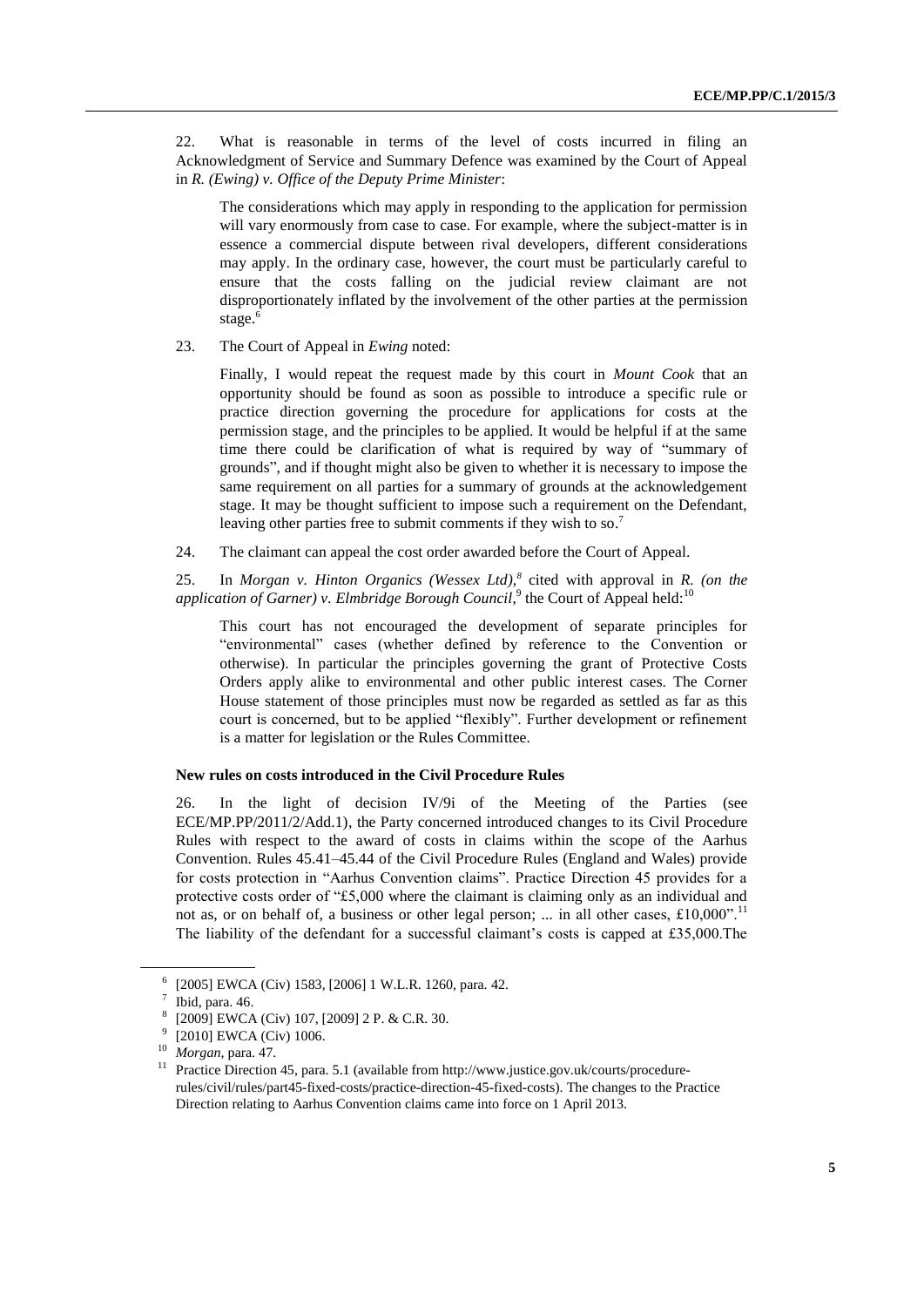sum of recoverable costs for both the claimant and the defendant cannot be challenged. The amended rules entered into effect for England and Wales on 1 April 2013 (Scotland and Northern Ireland have rules which came into effect separately).

#### **B. Facts**

27. On 19 July 2011, the Party concerned exercised its power to designate under section 5 of the Planning Act 2008, the Nuclear National Policy Statement. The National Policy Statement (NPS), together with the Overarching National Policy Statement for Energy, provides the primary basis for decisions taken by the Infrastructure Planning Commission (IPC) on applications it receives for nuclear power stations.<sup>12</sup> The NPS, together with the Overarching National Policy Statement for Energy, is also the primary decision-making document for the IPC when considering development consent applications for the construction of new nuclear power stations on sites in England and Wales that are listed in the NPS.<sup>13</sup> The NPS provides the binding decision-making framework<sup>14</sup> for the assessment of applications for the development of new nuclear power stations on some or all of the sites listed in Part 4 of the document by the end of 2025.<sup>15</sup>

28. The "designation" of the NPS was preceded by a process of consultations with the public and statutory consultees. The NPS was also subjected to an appraisal of sustainability according to the European Union (EU) Strategic Environmental Assessment Directive.<sup>16</sup> Public consultations on the draft NPS closed in January 2011.

29. The Fukushima accident occurred in March 2011, before the designation of the nuclear NPS but after public consultation on the draft had closed. The accident prompted the Party concerned to solicit a review of its civilian nuclear plants from the Chief Nuclear Inspector. The Chief Inspector published an Interim Report in May 2011.<sup>17</sup> The Interim Report apparently did not lead to significant changes to the NPS. Footnote 33 on page 13 of the of the nuclear NPS remarks that the Interim Report focused on issues relevant to the nuclear licensing and regulatory regimes and that were therefore primarily within the regulators' remit.

30. Given that the Fukushima accident occurred before the designation of the NPS (although after consultation on the draft had closed), a review of the NPS was not legally required under the Planning Act 2008, because any "significant change in circumstances" resulting from the Fukushima accident took place before the NPS was designated. It was therefore not possible to seek a review of the NPS through administrative channels without exceeding the statutory time limit for judicial review other than by a pre-action protocol letter.

31. On 16 August 2011, the communicant sent a judicial review pre-action protocol letter to the Party concerned. The Party concerned received the letter on 18 August 2011. In its pre-action protocol letter, the communicant stated that "the action that the Secretary of State is requested to take is to quash the Nuclear National Policy Statement, if necessary by

<sup>&</sup>lt;sup>12</sup> Nuclear National Policy Statement, vol. I, para. 1.2.1.

<sup>13</sup> Ibid, para. 1.5.1.

<sup>14</sup> Planning Act 2008, sect. 104, para. 3.

<sup>&</sup>lt;sup>15</sup> Nuclear National Policy Statement, vol. I, para. 1.5.1.

<sup>&</sup>lt;sup>16</sup> Directive 2001/42/EC of the European Parliament and of the Council of 27 June 2001 on the assessment of the effects of certain plans and programmes on the environment.

<sup>&</sup>lt;sup>17</sup> Available at [www.hse.gov.uk/nuclear/fukushima/interim-report.pdf.](http://www.hse.gov.uk/nuclear/fukushima/interim-report.pdf) The final report was published in September 2011 and is available at http://www.hse.gov.uk/nuclear/fukushima/final-report.pdf.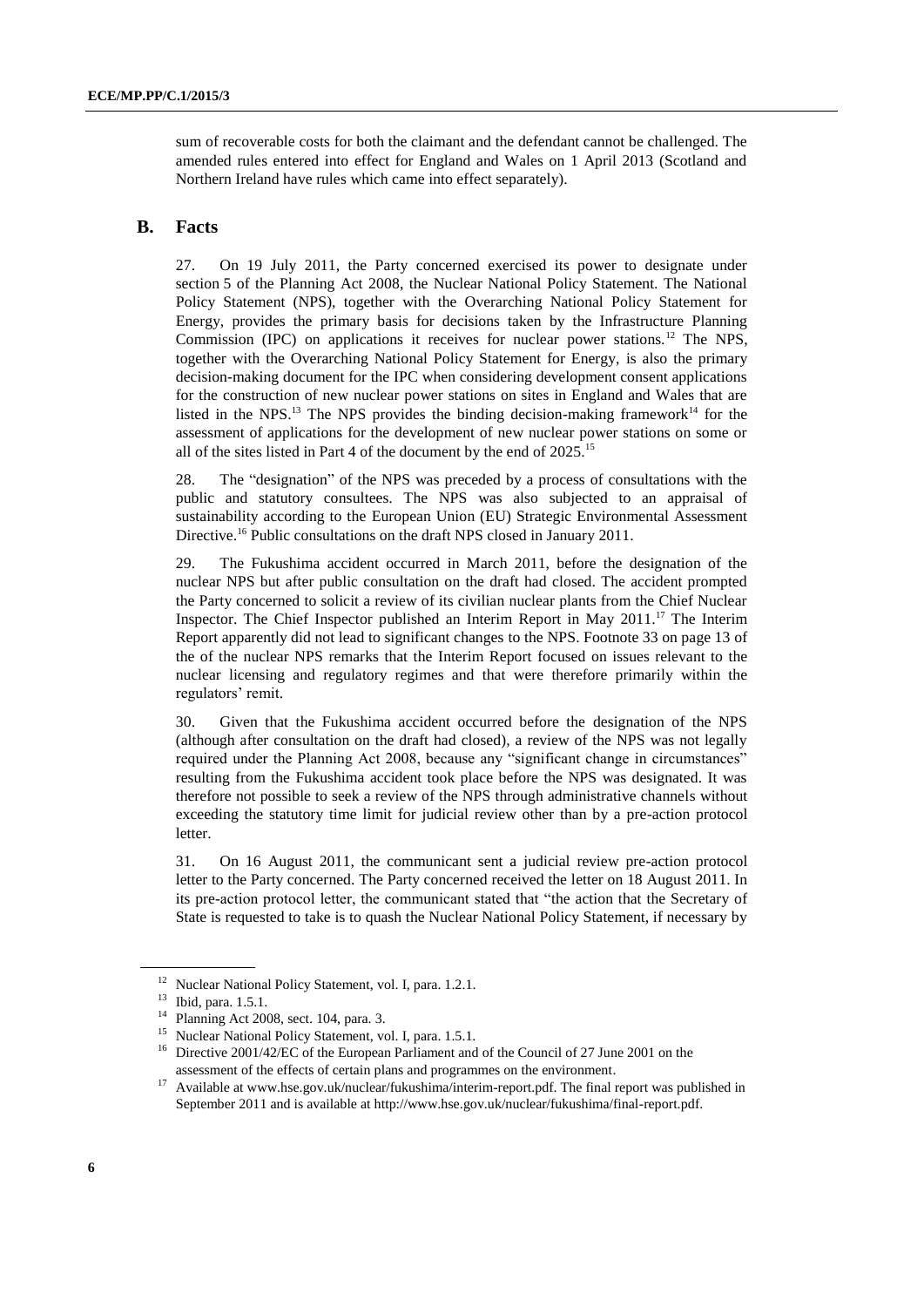submitting to a court of competent jurisdiction".<sup>18</sup> The letter attached a draft statement of facts and grounds for judicial review numbering 84 paragraphs (29 pages). The Party concerned considered the draft application to be much longer than the summary of the facts and the reasons for the challenge required by the Pre-Action Protocol for Judicial Review. While under the Pre-Action Protocol the defendant normally replies within 14 days, the communicant requested a response by 22 August 2011 because according to section 13 of the Planning Act 2008, the deadline for the communicant to challenge the NPS was 26 August 2011. In its letter, the communicant stated that the reason for sending its pre-action protocol letter almost a month after the decision had been taken was due to the fact that the time for challenging the decision was during the vacation season.

32. The communicant sought to challenge the decision to designate the NPS on two grounds:

(a) Failure to take into account material considerations and/or failing to review the NPS prior to its designation in relation to flood risk, off-site electrical supplies and on-site emergency controls;

(b) Failure to consult on the issue raised by the Fukushima accident and the interim report.

33. On 22 August 2011, the Party concerned sent a holding reply that the deadline set by the communicant was not sufficient for the Party concerned to respond to the points raised and, moreover, was contrary to the Pre-Action Protocol, and that a response would be sent in due course. In its letter, the Party concerned also enclosed several documents essentially addressing both allegations brought by the communicant.

34. On 24 August 2011, the communicant replied to the Party concerned that the Party concerned had not addressed the grounds of its challenge and had given no indication when a response would be provided. The communicant recalled the deadline of 26 August 2011 for any challenges to be brought against the NPS. It also reserved the right to amend its grounds in the light of any substantive response and its position as to costs.

35. On 26 August 2011, the last possible date to do so, the communicant submitted a claim for judicial review of the designation of the NPS. In the meantime, no response had been received from the Party concerned.

36. The proceedings were accompanied by considerable publicity and representatives of the communicant issued press statements.

37. On 20 September 2011, the Party concerned filed its acknowledgement of service.

38. Thereafter, the communicant and the Party concerned exchanged correspondence, but this was not included in the costs claimed.

39. On 5 December 2011, the Court refused permission to apply for judicial review and the parties were informed of this on 12 December 2011. The communicant's application was refused on all grounds of challenge and the communicant was ordered to pay £11,813 to the defendant (the Party concerned) for costs in preparing the acknowledgement of service. The communicant was given 14 days to file written submissions disputing the award either in principle or in relation to the amount. The Party concerned was ordered to file any response within seven days thereafter.

40. On 22 December 2011, the communicant disputed the costs awarded on the grounds that the amount was excessive and the case fell within the scope of the Aarhus Convention.

 $18$  See annex 1 to the communication.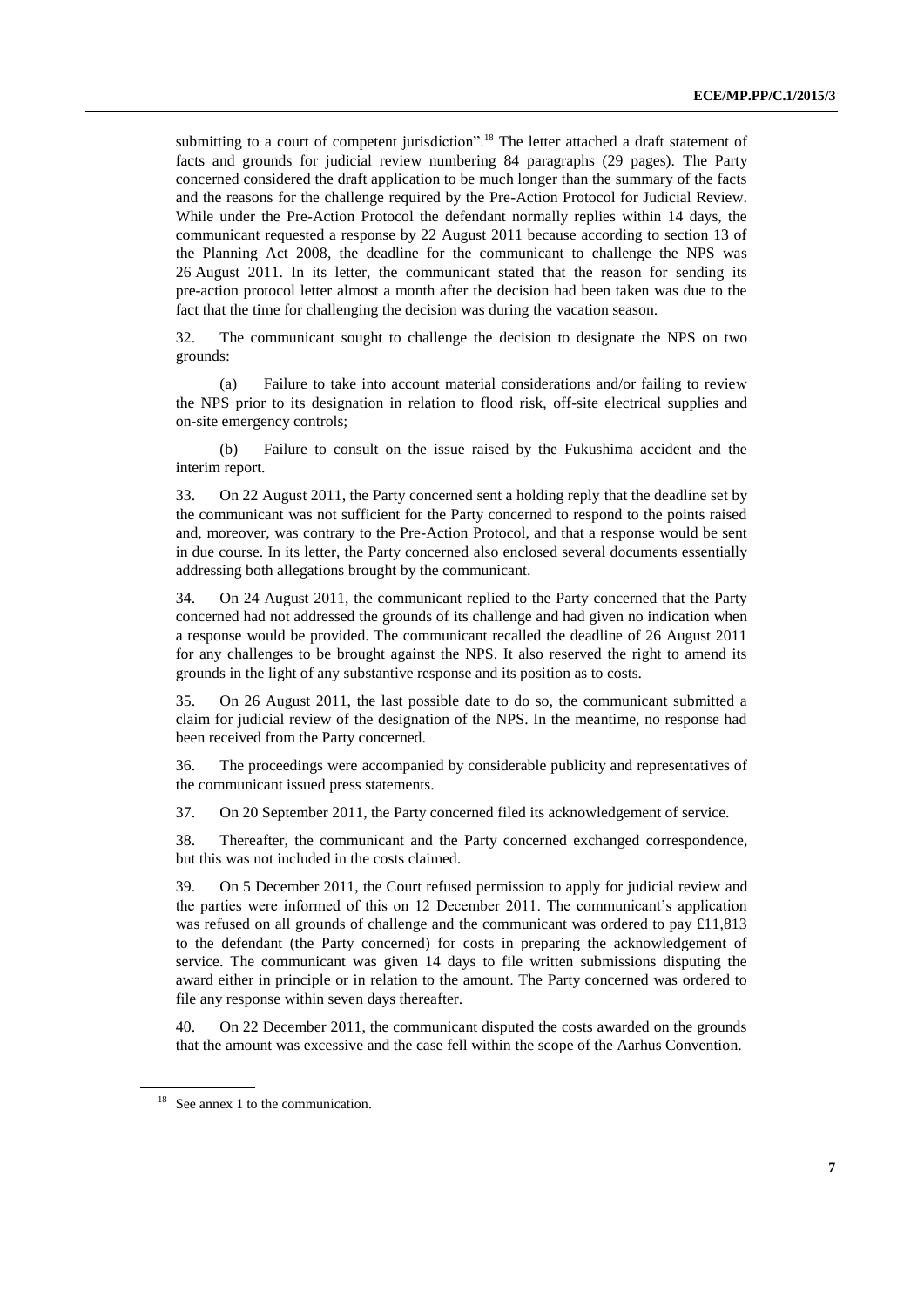41. Specifically, the communicant argued that the majority of the claimed costs were Counsel's fees. Taking into account that the case at issue did not progress beyond the application stage, the engagement of two Queen's Counsel (i.e., senior barristers), in addition to an experienced junior barrister, and the submission of a document by the Party concerned of 46 pages/119 paragraphs, instead of a short summary that the Court of Appeal had in mind, were excessive and had a bearing on the costs incurred by the Party concerned and ordered against the communicant. In addition, the communicant argued that the claim, being at the permission stage, did not require consideration of any issues of a technical or scientific nature.

42. In addition, the communicant argued that this was not commercial litigation, that the communicant was an environmental NGO depending financially on private donations and that the claim related to the operation and associated practical consequences of the planning regime for new nuclear power stations and the assessment of nuclear safety, which were matters of the highest public interest, as subsequently also acknowledged by the High Court (Justice Ouseley).

43. Finally, the communicant argued that the fact that the Party concerned did not respond in time to its pre-action letter might have had a bearing on its costs now ordered against the communicant.

44. On those grounds, the communicant requested that an award of costs for an Acknowledgement of Service set at a maximum of £1,500 would be appropriate.

45. On 19 March 2012, the communicant was informed by the Court that its request for a reduction of the costs awarded against it to £1,500 had been refused, and that on 5 March 2012 an order was granted that the communicant pay the sum of £8,000 (instead of £11,813) to the Party concerned. The order stated that "the Aarhus Convention is itself irrelevant; it has only been incorporated into UK law to the extent that an EC Directive is involved; the Directives were not involved, other than as an element of background".

#### **C. Domestic remedies and admissibility**

46. On 22 December 2011, the communicant disputed the costs awarded by way of written submission to the High Court of Justice, Queen's Bench Division Administrative Court. On 19 March 2012, the communicant was informed that a cost order of the amount of £8,000 had been granted — instead of the original  $£11,813$  — to be paid by the communicant to the Party concerned (see para. 45 above).

47. The communicant did not seek further remedies.

48. The communicant submits that if it had sought a renewal of its application for permission under Civil Procedure Rule 54.12, paragraph 3, the action would have likely incurred significant costs, in addition to the costs already incurred.

49. Moreover, had it proceeded with the matter before the Court of Appeal to appeal the refusal of the judicial review applications, costs would have been exorbitant.

50. The Party concerned claims that the communicant failed to exhaust domestic remedies and recalls paragraph 21 of the annex to decision I/7 of the Meeting of the Parties.

51. The Party concerned stresses that appealing the costs order would not have been an unreasonably prolonged process nor would it have failed to provide an effective or sufficient means of redress.

52. The Party concerned notes that it is not that uncommon for a judicial review case to be refused on the papers only for the claimant to successfully renew and obtain permission at an oral hearing, while a Court awards costs in an oral renewal in exceptional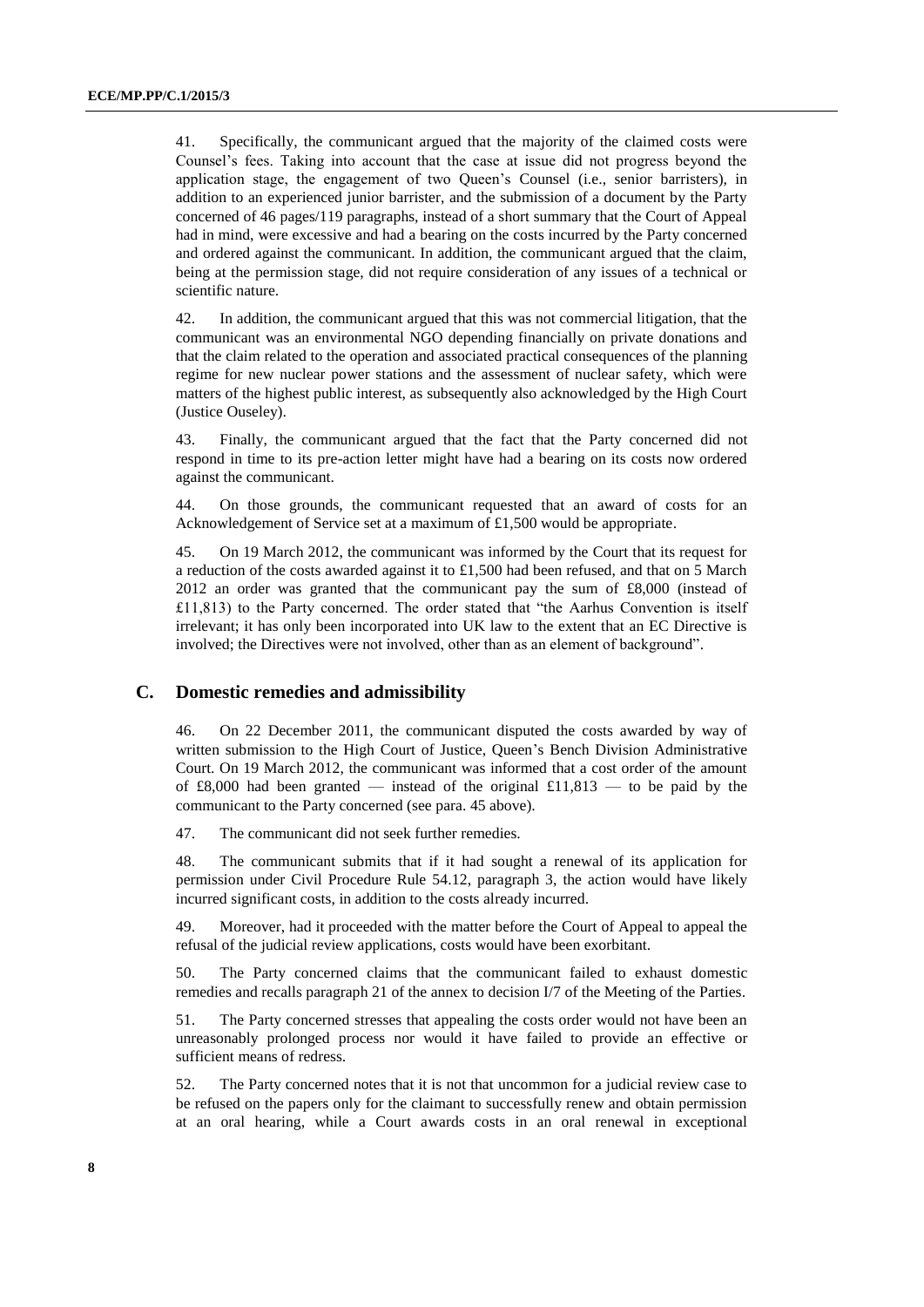circumstances only (see para. 21 above). The fact that the communicant chose not to take this step suggest that it did not have any faith in its grounds of challenge.

#### **D. Substantive issues**

53. The communicant alleges that exposing claimants to almost £12,000 for the Acknowledgement of Service merely at the permission stage is not compatible with the obligation of the Party concerned to ensure that access to judicial review in matters relating to the environment is not prohibitively expensive. It further alleges that in circumstances such as those presented in the present communication the exposure of claimants to such costs would serve as a serious deterrent to NGOs and individuals wishing to seek judicial review in environmental matters.

54. For these reasons, the communicant alleges that the Party concerned fails to comply with article 9, paragraphs 4 and 5, of the Convention.

55. In support of its allegations, the communicant refers to a number of decisions by courts of the Party concerned<sup>19</sup> as well as those by the Court of Justice of the European Union (CJEU).<sup>20</sup> The communicant also refers to then-ongoing infringement proceedings brought by the European Commission to the CJEU against the Party concerned for failure to ensure that claimants can challenge decisions affecting the environment in a way that is fair, equitable, timely and not prohibitively expensive as required under the Aarhus Convention.<sup>21</sup>

56. The communicant finally refers to previous findings of the Committee on communications ACCC/C/2008/23 (ECE/MP.PP/C.1/2010/6/Add.1), ACCC/C/2008/27 (ECE/MP.PP/C.1/2010/6/Add.2) and ACCC/C/2008/33 (ECE/MP.PP/C.1/2010/6/Add.3), in which the Committee found the Party concerned in each case to be in breach of article 9 of the Convention with respect to costs.

57. The Party concerned refutes the communicant's allegations. It submits that the award of costs in the case at issue was reasonable and not prohibitively expensive and in accordance with article 3, paragraph 8, of the Convention. Therefore, the Party concerned did not fail to comply with article 9, paragraphs 4 and 5, of the Convention.

58. In its response, the Party concerned refers to its letter of 28 February 2013 to the Committee, providing an update on the Party concerned's compliance with decision IV/9i, which also addressed article 9, paragraphs 4 and 5. It also refers to the judgment of the CJEU in C-260/11 *Edwards v. Environment Agency*<sup>22</sup> which considered the correct approach to be taken to the not prohibitively expensive requirement contained in article 9, paragraph 4, of the Convention and transposed into certain EU directives.

59. The Party concerned submits that the NPS was subject to public consultations in full compliance with the requirements of article 7 of the Convention, and notes that the

<sup>19</sup> The cases cited by the communicant in support of its communication included *Ewing*; *Garner*; *Morgan*; *R. (Edwards) v. Environment Agency* (No. 2) [2011] 1 W.L.R. 79 (at the time the communication was submitted to the Committee, the preliminary reference to the CJEU was pending).

<sup>20</sup> Case C-240/09, *Lesoochranárske zoskupenie VLK v. Ministerstvo životného prostredia Slovenskej republiky*, 2011 E.C.R. I-1255.

<sup>21</sup> The judgement was subsequently issued on 13 February 2014, see Case C-530/11, *European Commission v. United Kingdom of Great Britain and Northern Ireland*, 2014 O.J. C. 93.

<sup>22</sup> 2013 EUR-Lex CELEX 62011CJ0260 (11 April 2013).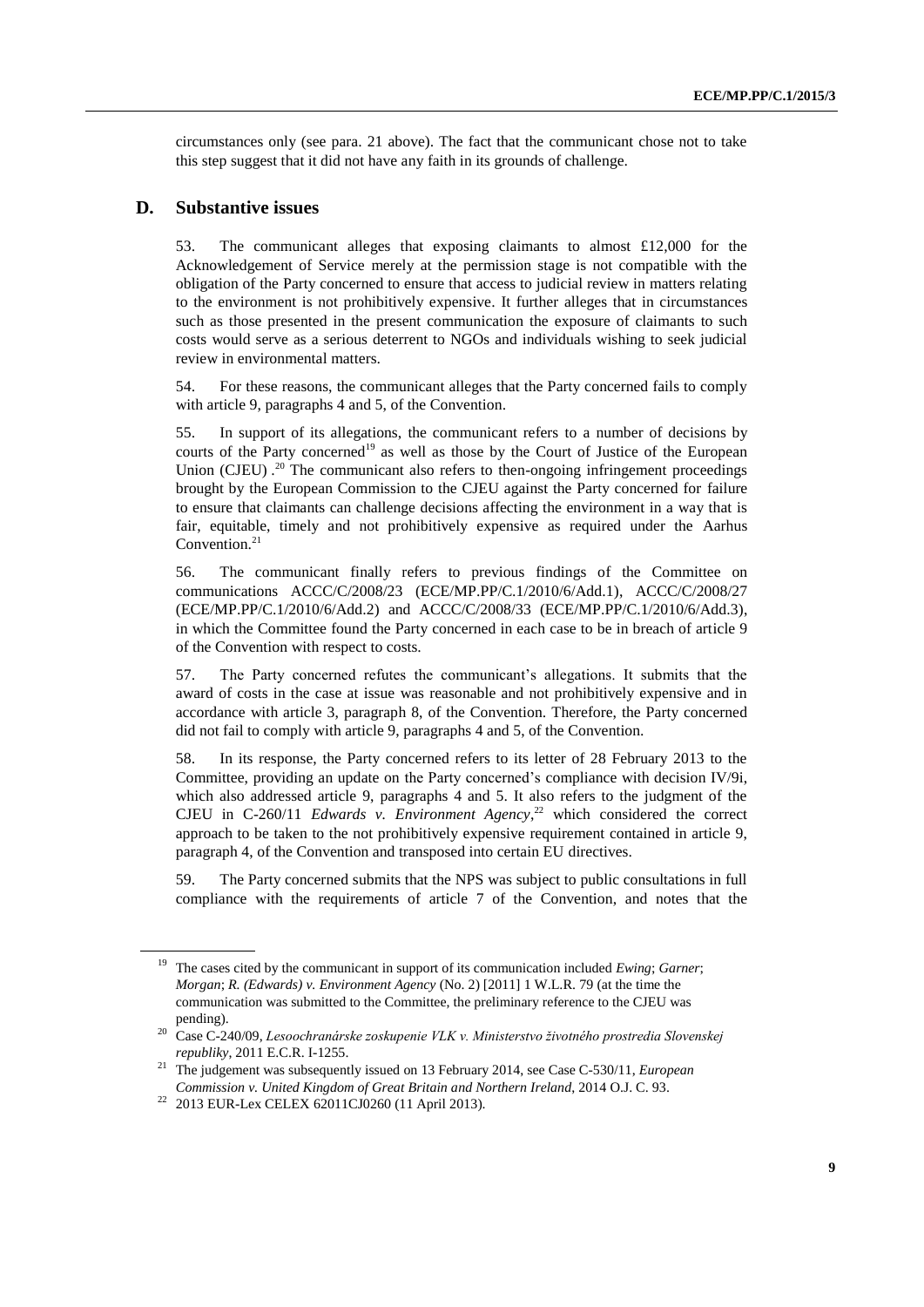communicant did not submit any complaints during the consultation procedure, which implies that it concurred with the procedure.

60. With regard to the merits of the claim itself, first the Party concerned asserts that the threshold for getting permission to apply for judicial review is a relatively low one, but the communicant blatantly failed to show that the case was "arguable" and had a "realistic prospect of success".

61. Second, the Party concerned submits that the claim was densely, at times confusingly, drafted and required considerable work by its advocates to clarify the grounds of challenge. The work had to be carried out under pressure and on an issue of strategic importance for the energy policy. The Party concerned claims that it is disingenuous on the part of the communicant to use the strategic importance of the issue to bring a claim that had no prospect of success and was actually against the public interest, as it led to unnecessary expense, ultimately borne by the taxpayer. In this respect, the Party concerned also refers to the Advocate General's Opinion in the *Edwards* case stating that, in the context of assessing what is prohibitively expensive, "the prospects of success may also be relevant with regard to the extent of the public interest. A clearly hopeless action is not in the interest of the public, even if it has an interest in the subject-matter of the action in principle".<sup>23</sup> Third, the Party concerned argues that its response to the communicant's pre-action letter was a genuine attempt to resolve the issues, and to reassure the communicant that the points it raised, quite properly in its role as a campaigning NGO, had been satisfactorily addressed. Still, in the view of the Party concerned, the communicant irresponsibly pursued an unsuccessful claim.

62. Fourth, the Party concerned considers the challenge premature and misconceived, because the communicant misunderstood the nature of the designation decision and the correct point in the process to issue, as well as the correct public body to receive, a challenge. The NPS sets the framework for future policy on applications for the construction of power stations and any such future decision would be amenable to judicial review.

63. With regard to its non-response to the pre-action protocol letter, the Party concerned argues that the decision to designate the NPS had been widely publicized and had been subject to full public consultations, and there was no reason for the communicant to claim that owing to the timing of the decision (during vacation season) it was not able to submit its letter earlier and allow for more time to the Party to respond. It was also noted by the High Court (Justice Ouseley) that the deadline set by the communicant had been half the time which would have been allowed in an ordinary case.

64. With regard to the characterization of the claim, the Party concerned calls attention to the unusually complex challenge submitted, counting 37 pages plus 1,611 pages of attachments, while judicial review is brought on a point of law. To deal with the complexity of the case, the Party concerned claims that it rightly engaged two Queen's Counsel and a junior in order to eliminate the challenge at the first stage, and the grounds of defence were proportionate to the complexity of the case. The Party concerned notes that it has negotiated special rates for its regular and first Treasury Counsel and fees were far below those ordinary in commercial cases. The Party concerned equally recalls that the communicant engaged two experienced counsel for the case. In this respect the Party concerned also recalls paragraph 42 of the Court of Appeal in *Ewing* (see para. 22 above).

<sup>23</sup> Opinion of Advocate General Kokott delivered on 18 October 2012 in Case C-260/11, *Edwards*, EUR-Lex CELEX 62011CC0260, para. 47.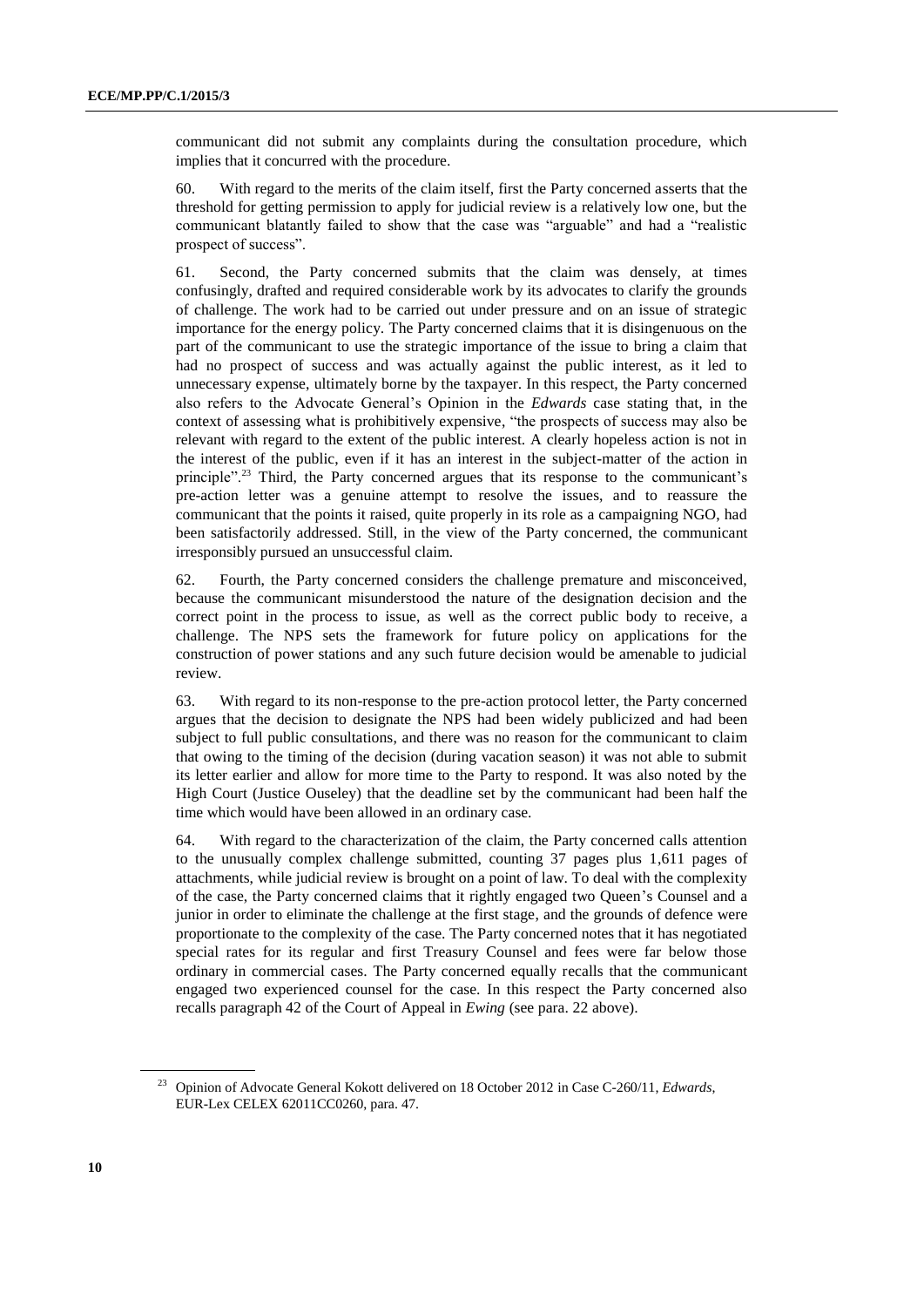65. With regard to the approach to assessing costs, the Party concerned submits that the High Court took the correct approach to assessing costs in this case. The communicant could have applied for an interim protective costs order (PCO) limiting its liability for costs at the permission stage until its application for permission and a full PCO was determined. In this respect, the Party concerned refers to the CJEU judgement in *Edwards* and submits that the case law of the CJEU is a useful source of guidance on the interpretation of the test of what is "prohibitively expensive". The CJEU in *Edwards* held that an assessment of the question of what is prohibitively expensive cannot

be carried out solely on the basis of the financial situation of the person concerned but must also be based on an objective analysis of the amount of the costs … the costs of proceedings must not appear … to be objectively unreasonable. … The court may also take into account the situation of the parties concerned, whether the claimant has a reasonable prospect of success, the importance of what is at stake for the claimant and for the protection of the environment, the complexity of the relevant law and procedure and the potentially frivolous nature of the claim at its various stages.<sup>24</sup>

The Party concerned contends that the merits of the case at issue were weak, and there was no strong interest in pursuing the claim, and that these were all matters that the Judge had regard to in making the decision he did on costs.

66. The Party concerned submits that the communicant was well aware of the poor merits of its case and, for that reason, chose not to further attempt to renew permission to apply for judicial review orally.

67. The Party concerned adds that the communicant's income for 2010 was £8,931,000, and that although a wholly subjective approach to what reasonable costs are for a claimant is not suggested in *Garner* or *Edwards*, it is open to the court assessing the costs to take into account the situation of the parties concerned, as well as the complexity of the relevant law and procedure and the potentially frivolous nature of the claim.

68. In addition, the Party concerned referred to the judgement in *R. (Davey) v. Aylesbury Vale District Council*,<sup>25</sup> which held that "the basic rule ... that costs follow the event in public law cases, as in others" exists "because, where an unsuccessful claim is brought against a public body, it imposes costs on that body which have to be met out of money diverted from the funds available to fulfil its primary public functions". In the light of the fiscal crisis, the Party concerned has suffered significant budget cuts. Under these circumstances, the Party concerned claims that the costs awarded were reasonable.

### **III. Consideration and evaluation by the Committee**

69. The United Kingdom ratified the Convention on 23 February 2005. The Convention entered into force for the United Kingdom on 24 May 2005.

70. The Committee limits its considerations to the following topics:

(a) Whether the cost order of  $£8,000$  awarded against the communicant in this case makes the procedure prohibitively expensive under article 9, paragraph 4, of the Convention;

<sup>24</sup> Paras. 40–42.

<sup>25</sup> [2007] EWCA (Civ) 1166; [2008] l W.L.R. 878; [2008] 2 All E.R.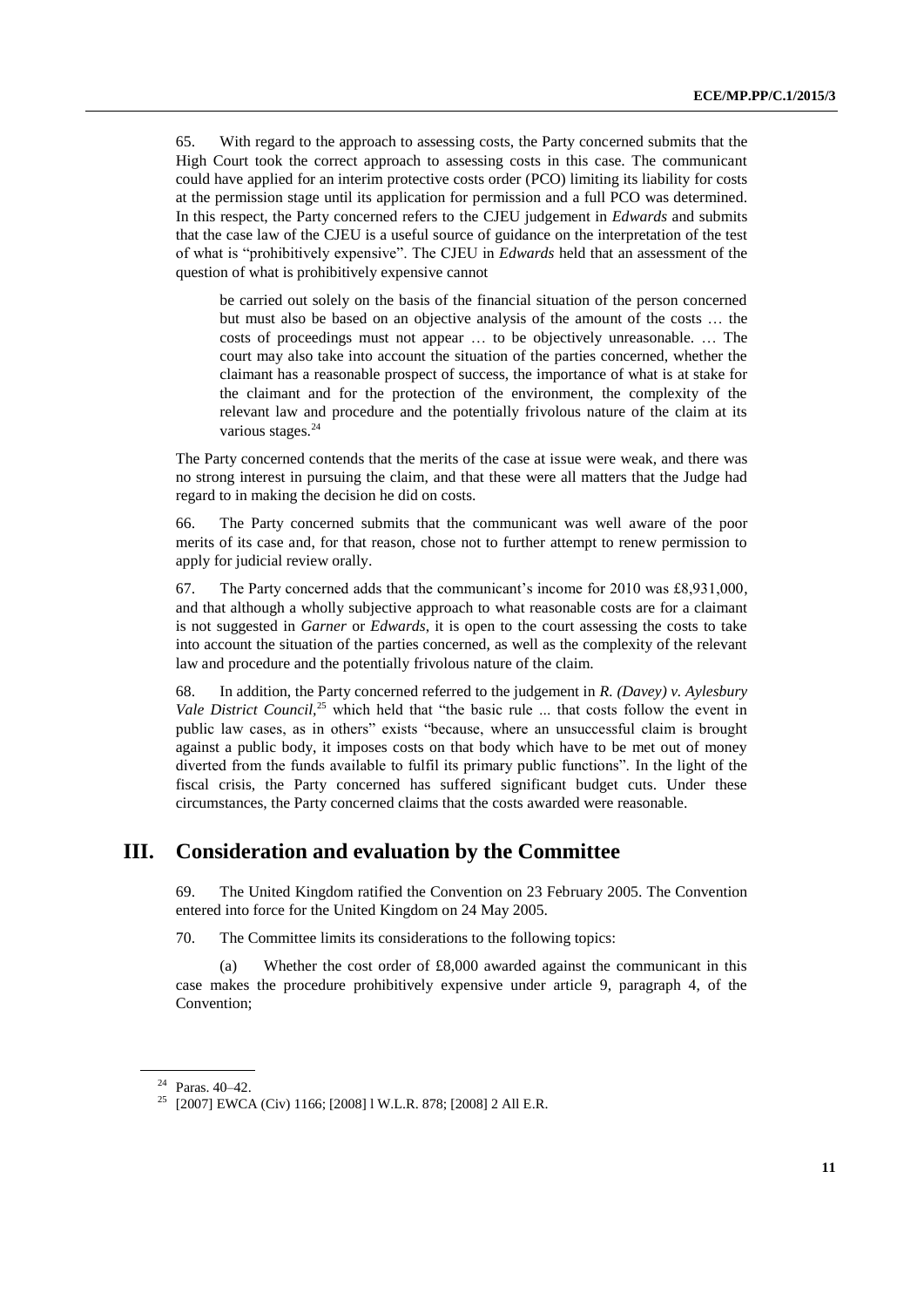(b) The potential impact of the new rules on costs introduced in the Civil Procedure Rules (England and Wales) in a situation similar to the one considered in this case;

(c) The relevance of the Convention for the judiciary of the Party concerned.

71. The communication did not make any allegations with respect to the provisions of the Convention on public participation, so the Committee will not look into those issues.

#### **The cost order**

72. In determining whether the cost of judicial proceedings is prohibitively expensive the costs borne by the party concerned as a whole must be assessed. Moreover, such an assessment should involve both objective and subjective elements. In addition, the Committee has previously noted with respect to costs that "fairness" in article 9, paragraph 4, refers to what is fair for the claimant, not the defendant.<sup>26</sup>

73. The Committee considers that the particular context in which the application for permission to apply for judicial review was submitted in the present case is relevant for determining whether the costs ordered were prohibitively expensive in the sense of article 9, paragraph 4, of the Convention. The following elements are important in understanding the context:

(a) The designation of the unmodified NPS, in the wake of the Fukushima accident and after the publication of the Interim Report by the Chief Inspector for Nuclear Installations;

(b) The Interim Report contains recommendations that clearly relate to the safety of nuclear installations and to the public interest in the protection of the environment;

(c) The communicant was seeking to defend the public interest in the protection of the environment in challenging the NPS, and the only available option for doing so was the submission of an application for permission to apply for judicial review, public participation on the NPS having been finalized prior to the Fukushima accident;

(d) During the course of the application for judicial review the communicant furthermore incurred the costs of its own lawyers while bringing a case that was in the public interest.

74. In the light of the above, the Committee finds that the amount of £8,000 that the communicant was ordered to pay the defendant makes the procedures prohibitively expensive, even if the court, in revising the original amount  $(£11,813)$  took into account the fact that the communicant was acting in the public interest.

75. In coming to the above conclusion the Committee took into account the fact that the communicant did not apply for a PCO nor exhaust all domestic remedies, namely to appeal the costs award or to seek the renewal of its application for permission to apply for judicial review. With respect to the communicant's failure to apply for a PCO, the Committee recalls from its findings on ACCC/C/2008/33 that the Sullivan Report estimated the cost of seeking a PCO to be in the order of £2,500–£7,500 plus value added tax,<sup>27</sup> with no certainty that after incurring such expense that a PCO would actually be granted.<sup>28</sup> With respect to the communicant's decision not to appeal the costs award or to seek the renewal of its application for permission to apply for judicial review, the Committee considers that, after

<sup>26</sup> ECE/MP.PP/C.1/2010/6/Add.3, para. 135.

<sup>&</sup>lt;sup>27</sup> Ibid, para. 105, citing the Sullivan Report, appendix 3, paras. 11–14.

<sup>28</sup> ECE/MP.PP/C.1/2010/6/Add.3, paras. 129–131.